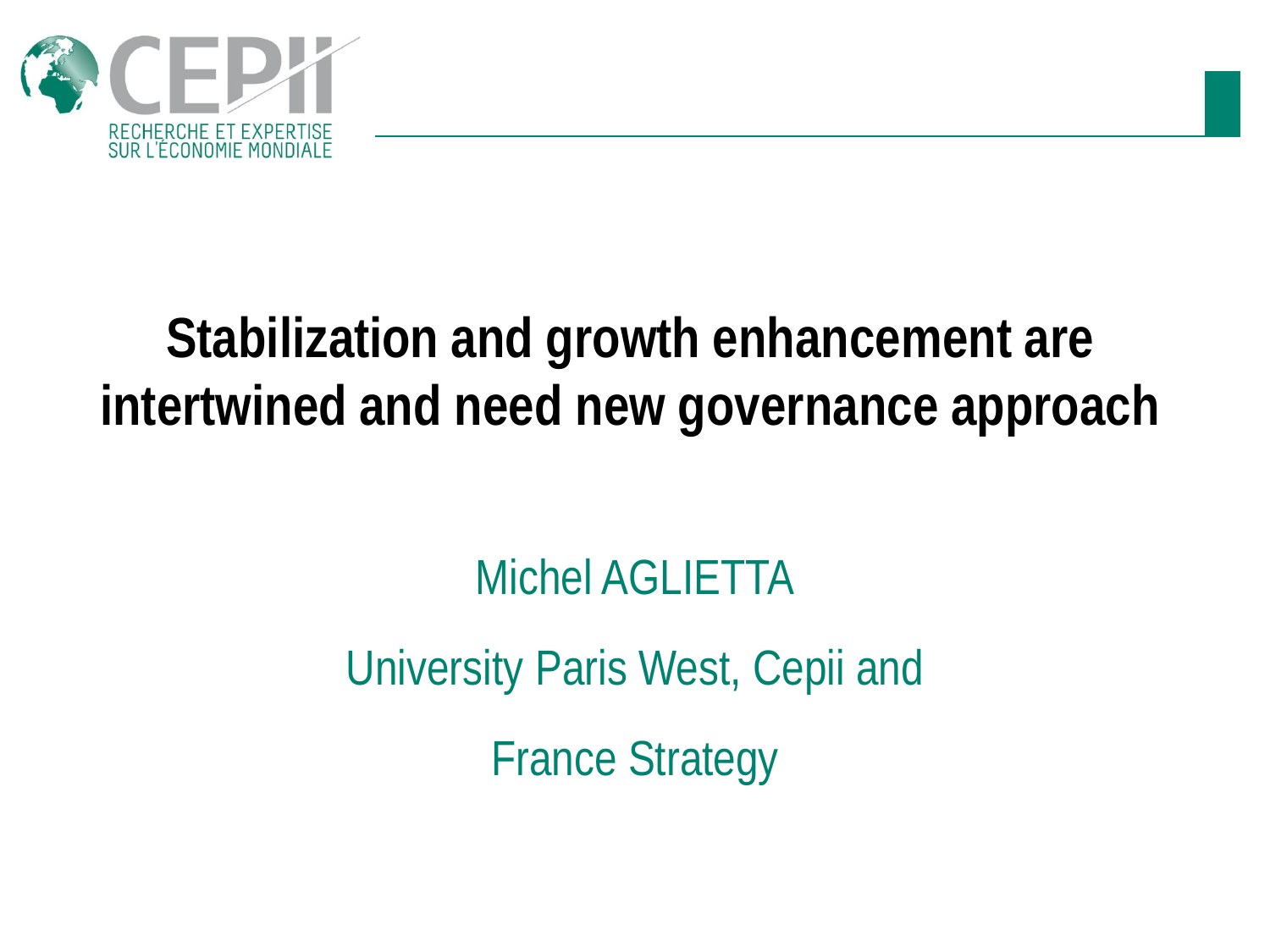## **Subpar growth and macro divergences in EA**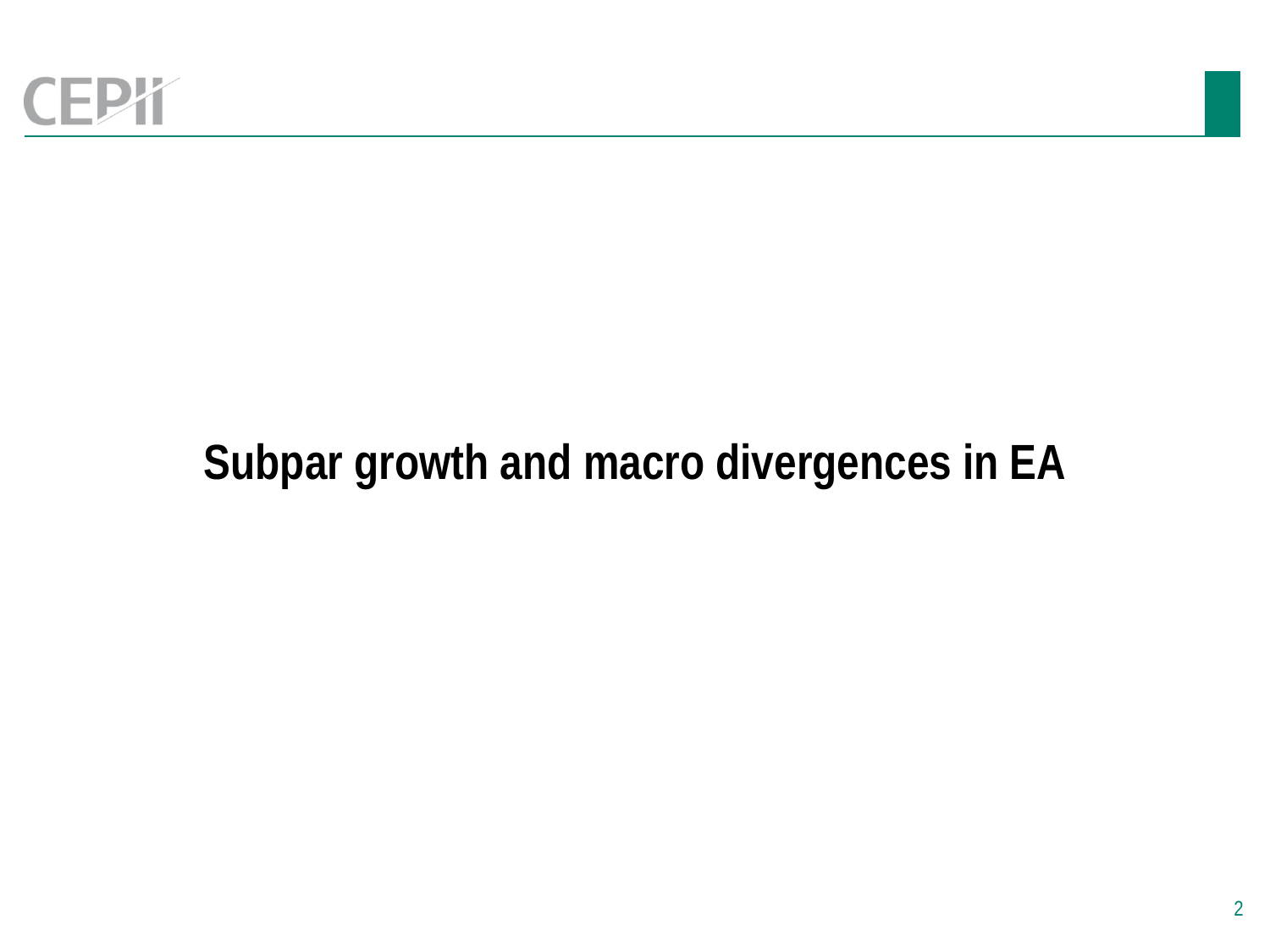

Sources: National statistical institutes.

- The lost decade: after 2 years of recession (2011-13) on top of the financial crisis that was much deeper than in the US, GDP in EA will barely reach the 2008 level in end 2016, not taking account of the consequences of Brexit
- 3 major errors of economic policy changed the course of the euro zone:
	- *The cleaning of bank balance sheets was delayed*→ credit paralysis that is still going on nowadays
	- *The Greek crisis was allowed to spread to solvent countries* → vicious circle public debt/ bank net wealth deterioration + money market fragmentation and freezing counterparty trade
	- *Much too fast simultaneous restrictive fiscal adjustments*→ recession (2011-13) → high multipliers and ↑ in public debt ratios because multipliers worked in reverse  $\frac{3}{3}$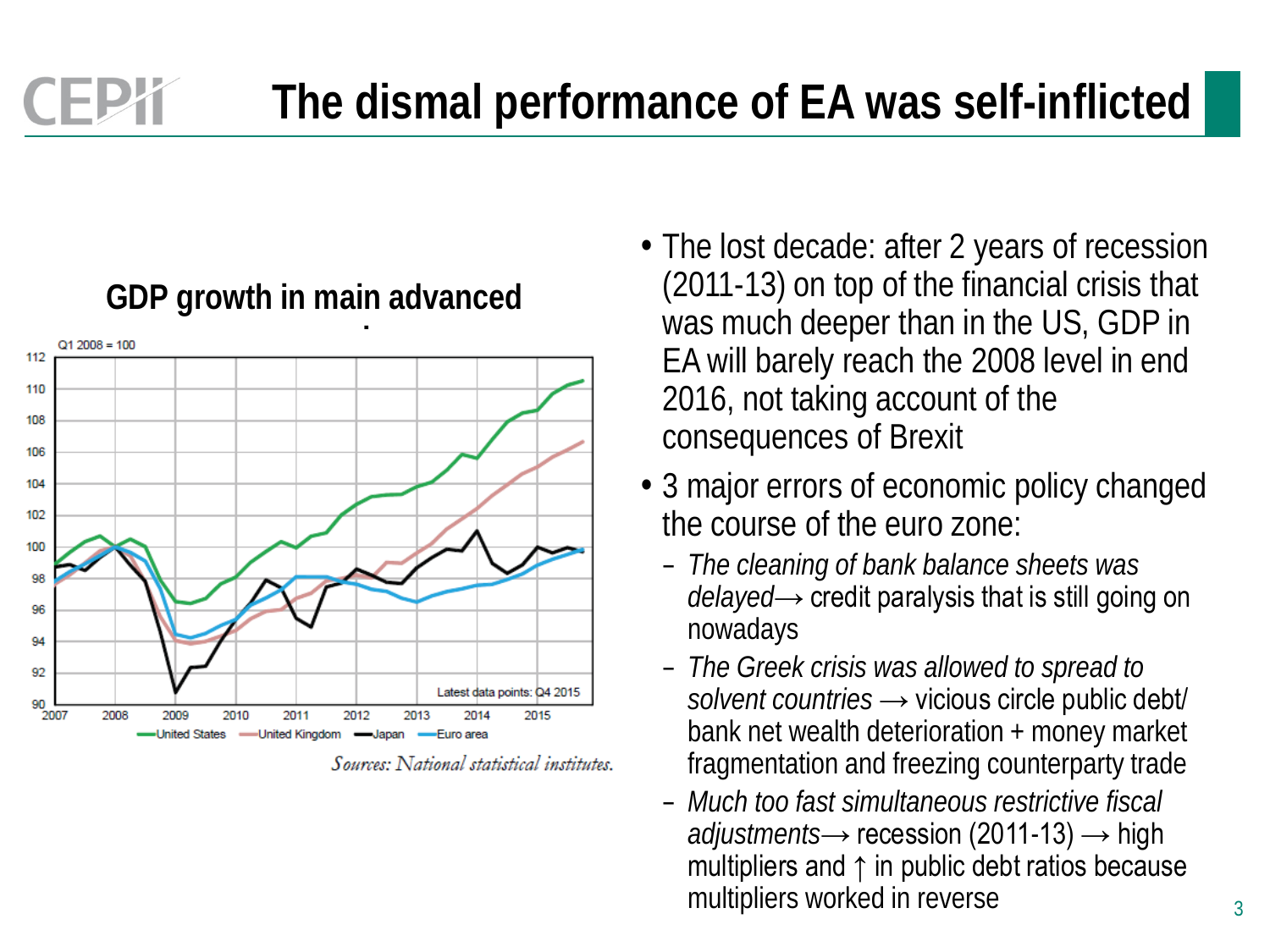## **Supply side problems focus on the productivity slowdown and are not what is commonly believed**



- Germany and France have the same long-run performance: a moderate relative decline/ US after the financial crisis
- The UK (supposed to have the most flexible labor market) has been the worst performer since the mid-1990s
- Italy had strong productivity growth until the mid-1990s and reversed dramatically thereafter:
	- Did their labor market become abruptly rigid ?
	- Or did the huge capital inflows triggered by the perspective of the euro give rise of massive capital misallocation?
- Spain's recovery must be relativized: very modest after the havoc made by capital inflows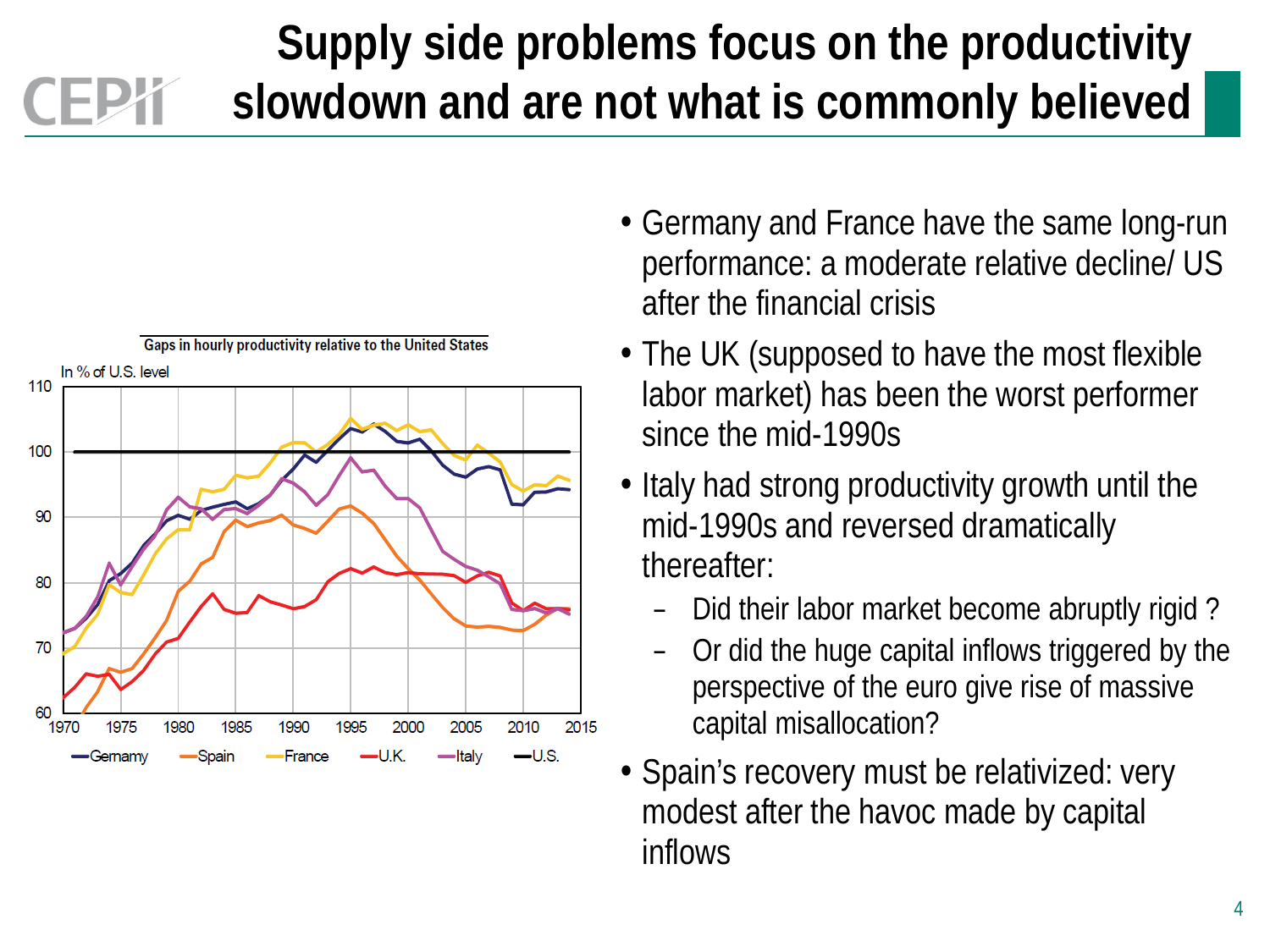### **The main culprit is the protracted deficiency in investment demand giving rise to chronic excess saving**



- The imbalance is concentrated in Germany with current account surplus > 8% for several years, violating a basic EMU macro rule for the sake of neomercantilism.
- In a monetary union the consequences are devastating since symmetrical fiscal adjustment, which is the necessary substitute for the lack of exchange rate adjustment, is thwarted.
- The consequence is the unequivocal: run to "competitiveness" of debtor countries, which is the passport for deflation, giving rise to high risk aversion.
- If all EA countries want to become alike Germany, declining world growth will not absorb their aggregate surplus.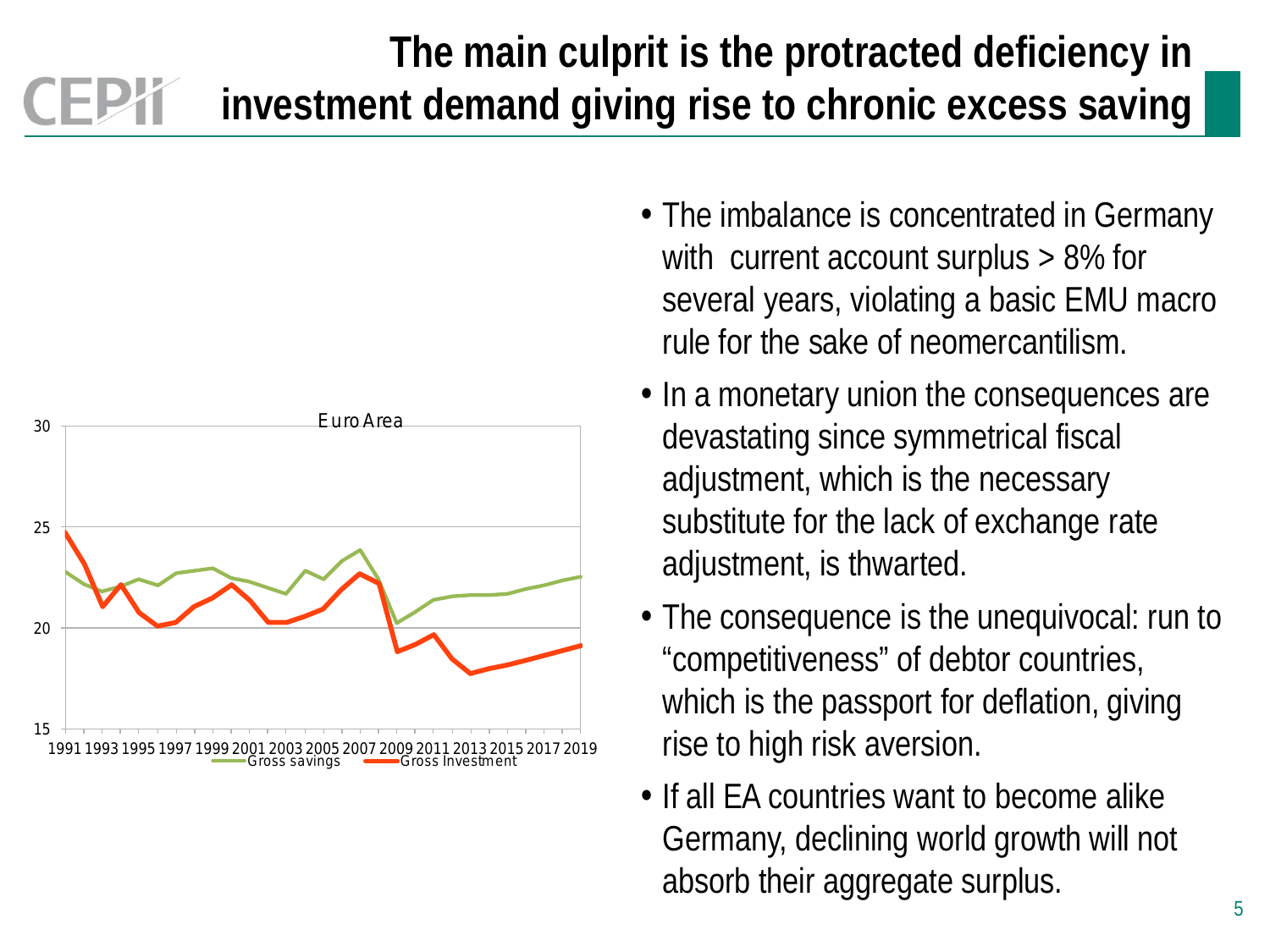**Long run decline in the real return on capital: the "natural" interest rate that drives investment demand to levels compatible with potential GDP overtime has collapsed after the crisis and never recovered**

• US estimate of natural interest rate (Laubach and Williams)

• ECB estimate of natural interest rate in EA

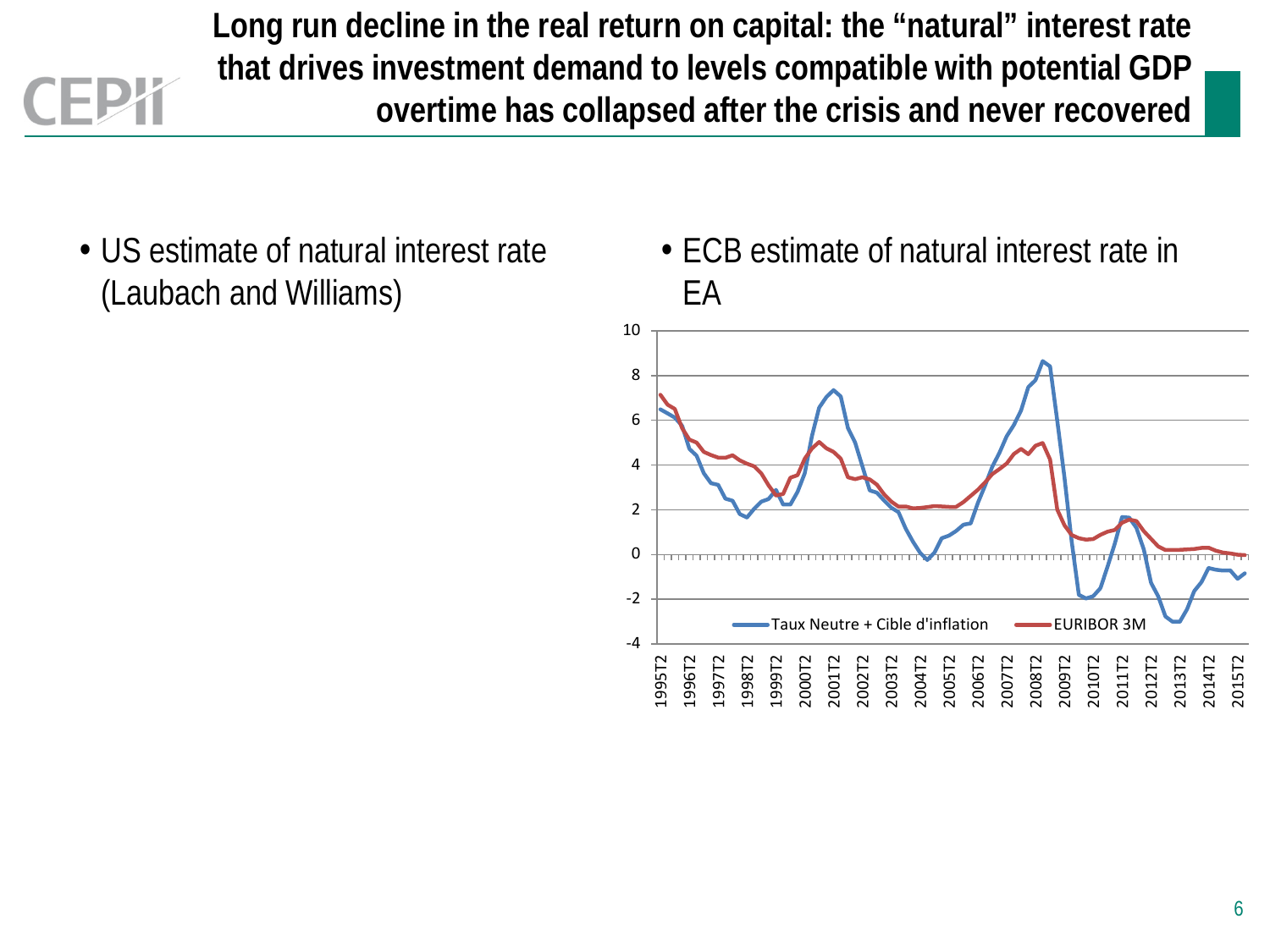## **What is the source of the dramatic decline in the net marginal return on capital?**

- Under competitive conditions:
	- Net marginal return= gross marginal return- depreciation rate + or capital gain/loss
	- Gross marginal return= (gross invest/capital)= (invest/ VA)(VA/capital)
	- Real gains or losses=Δ(price of capital goods)- Δ(price of VA)
- Net marginal return on capital  $\downarrow$  with:
	- Investment ratio ↓

CEP7

- VA /installed capital ↓
- Depreciation ratio ↑ to absorb real capital losses due to crisis
- Relative price of investment ↓
- After the crisis all factors have contributed to the fall. In the longer run, the decline in the relative price of investment was the principal factor followed by the sagging rate of productive investment everywhere but in the US from 1995 to 2000.
- As long as the return of capital keeps being so low, the cost of capital will not match, considering savers' risk aversion→ low growth becomes a self-sustaining process.
- <0 interest rates (over the min nominal interest rate barrier) are just the symptom of the deficiency in demand expected by markets to last for a long time to come.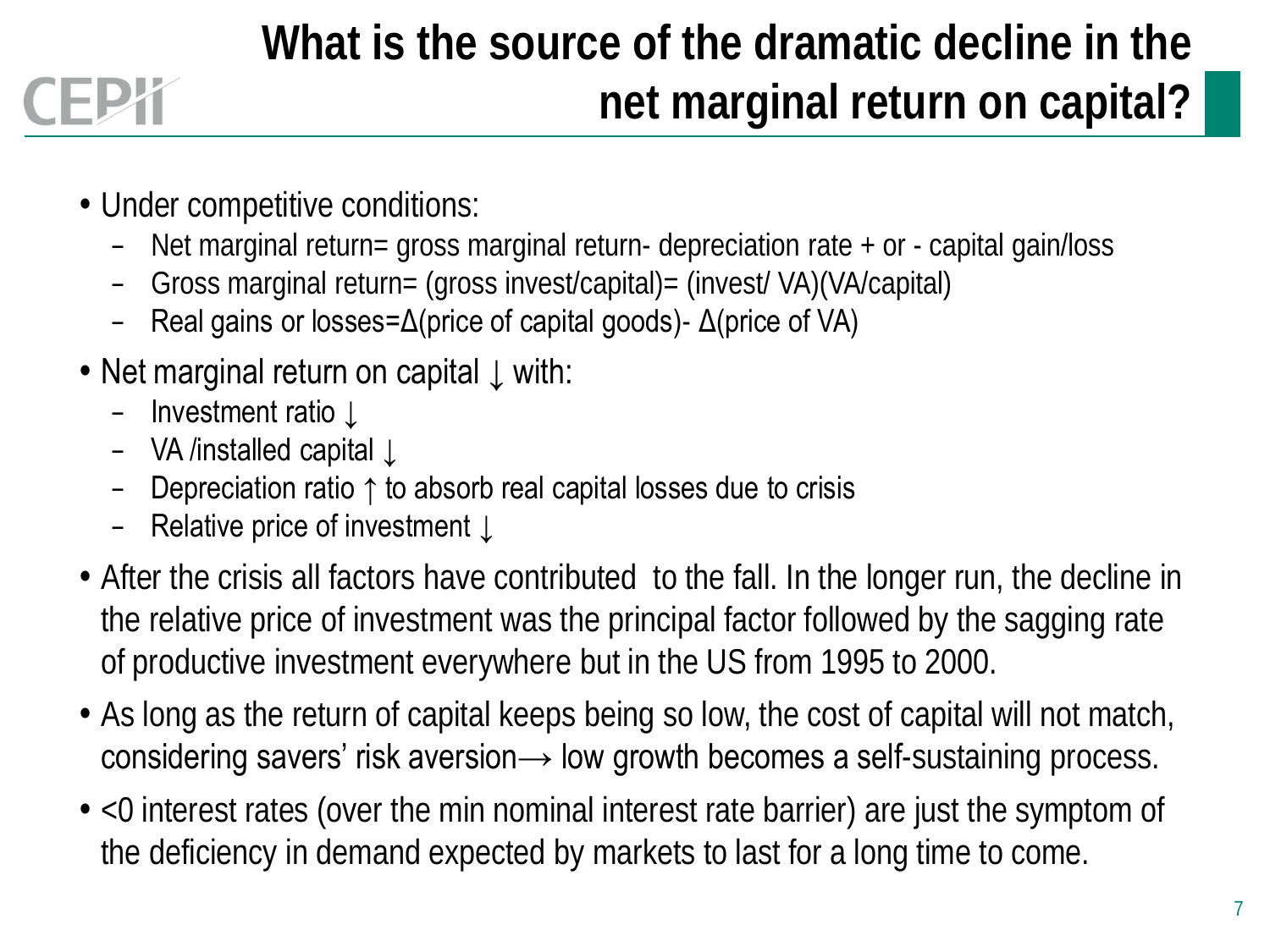

• Demand side: simultaneous austerity (2011-2013) created a shock that generated high risk aversion and liquidity trap giving rise to self-fulfilling expectation of low growth



• Supply side: protracted weak productive investment thereafter

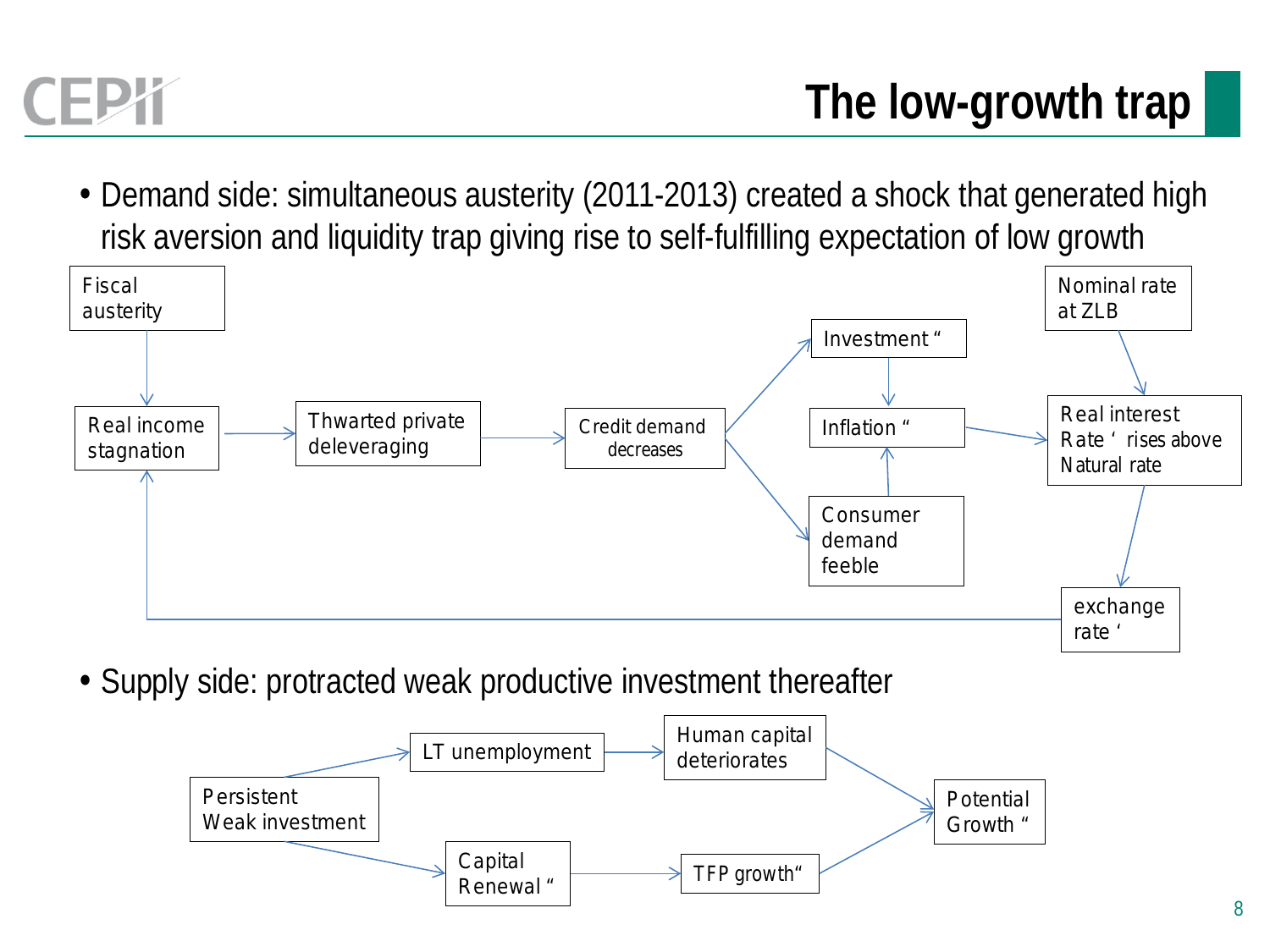

#### **The two sides of macroeconomic innovation to foster common interest:**

- **Policy mix for countercyclical action and more symmetrical adjustment (shorter run)** *does not require any institutional change***.**
- **- Investor of last resort to raise the real return on capital (longer run)** *requires change in Treaty***.**
- **- However both require the awareness of the destructive political forces on the move in Europe and the change in mind necessary to counter them.**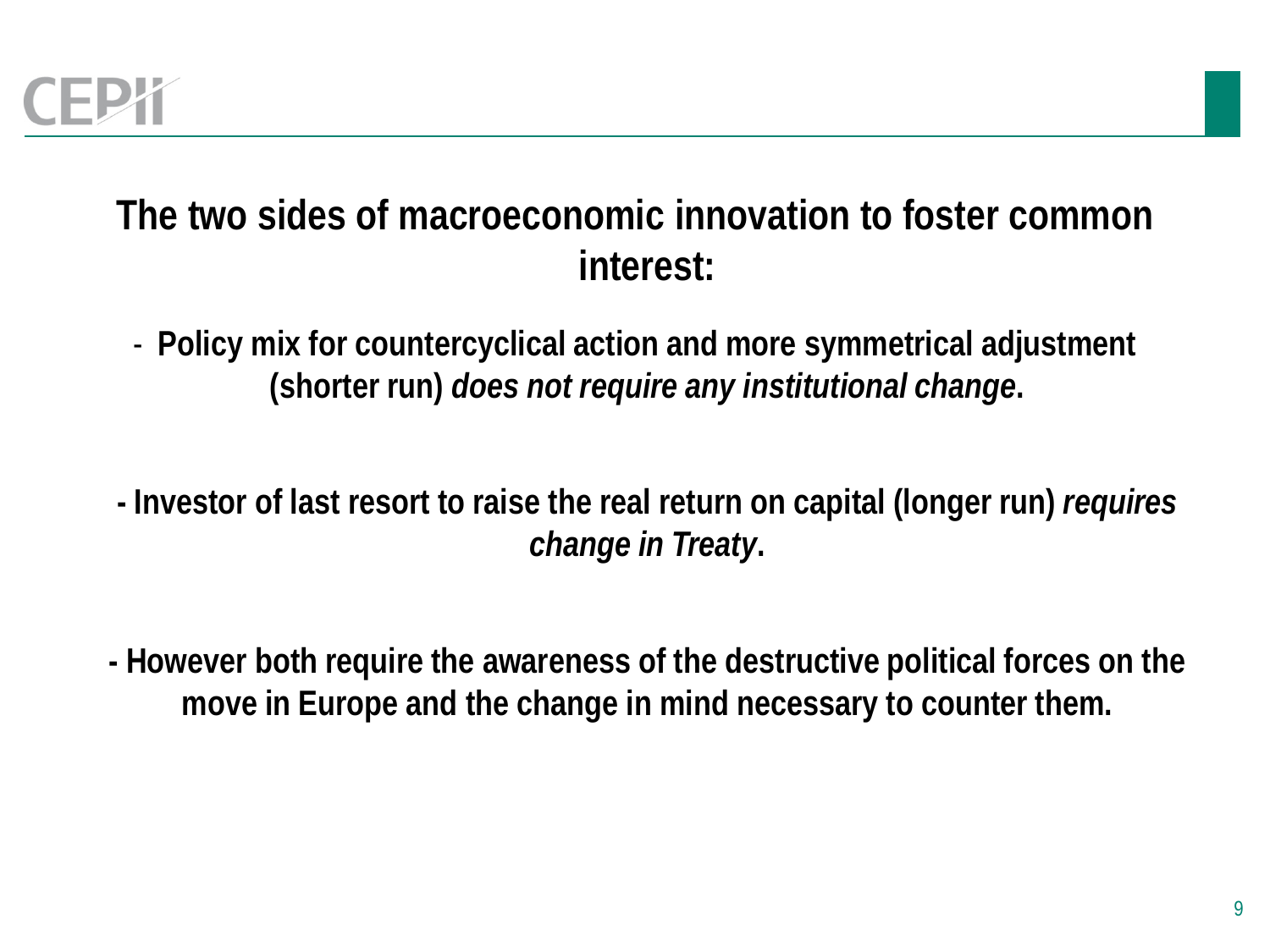# **CEPY**

## **Theoretical and political prerequisites for multilateral cooperative governance**

- Intergovernmental governance has become a complete mess for many reasons that reinforce one another:
	- Debtor/creditor nations, maximizing their conflicting own interests without taking account of the opposite view, are trapped into *non cooperative* (*Nash*) *equilibria* with multiple shortcomings: half-baked banking union, no countercyclical policy, no medium-term vision.
	- Coordination failures stem from the mix of inflexible rules and intergovernmental negotiations on the brink of fallout.
- Looking at EA as an international political regime (quite ≠ from federalist agenda) requires 2 basic principles to set up a *regime of institutionalized coordination* between sovereigns:
	- *1st principle*: sovereign states can engage in institutional cooperation rather than non-cooperative game without jeopardizing their sovereignty. It can even be enhanced through mutual trust rather than mistrust, trust building up as the side product of ongoing cooperation.
	- *2nd principle*: rules are not logically alternatives to macro management. Rules make the institutional framework upon which policy decisions operate→ regime of constrained discretion
- The political configuration that will emerge is *shared common public goods by differentiated sovereignty*.
- Not all EA countries might be able to agree with the 2 basic principles: a model of an *open club* might be the most feasible to start the process.  $10^{10}$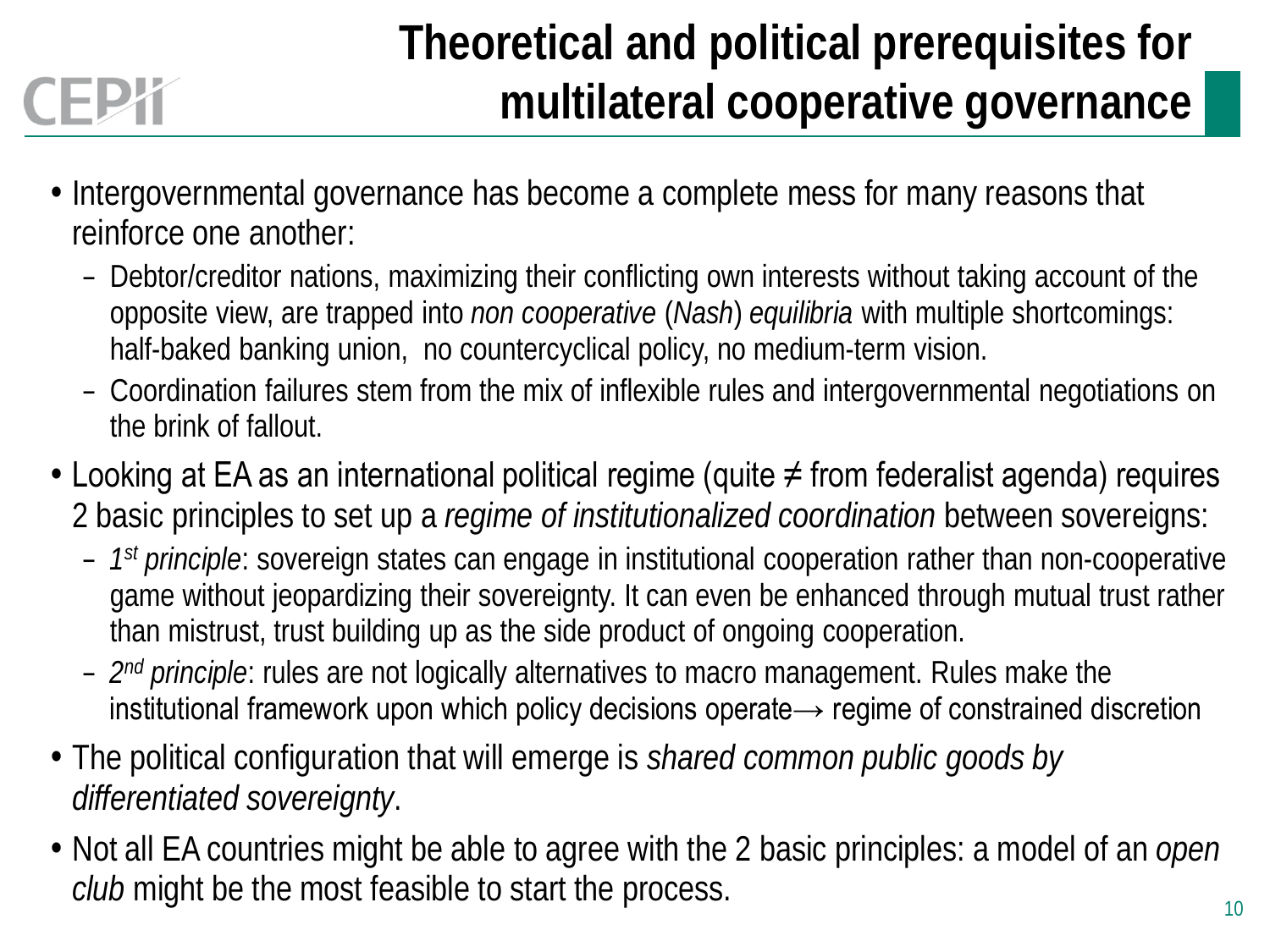## **Reforming European Semesters for macroeconomic stabilization according to the spirit of the TSCG**

- Macro stabilization implies countercyclical policies at both EA and national levels $\rightarrow$ *contingent and symmetrical* rules within an EA policy mix is what the TSCG was for. However governments violated 2 basic rules:
	- Start with an overview of aggregate macro conditions whose conclusions determine the overall fiscal stance before sharing the adjustment according to contingent rules
	- Ban excessive current account surplus for minimal symmetry in adjustment.
- Improving institutional framework to operate the rules:
	- Creating an independent *Fiscal European Agency and organizing a network of the High Councils of Public Finances* to assess the macro situation of EA for the year ahead and explore leeway of different countries to determine possible fiscal adjustment for the whole before considering the sharing between countries.
	- *Introducing a measure of democracy*: The Fiscal European agency should be accountable before a Commission made up of representatives of National Parliaments The recommendations of the Commission should be binding for the Council.
- The Fiscal European Agency could be empowered to activating a pure *countercyclical stabilization fund*, based upon relative output gaps between member countries, to take care of asymmetrical shocks within EA, while global shocks are dealt with by the policy mix, i.e ECB and aggregate fiscal policy.  $11$